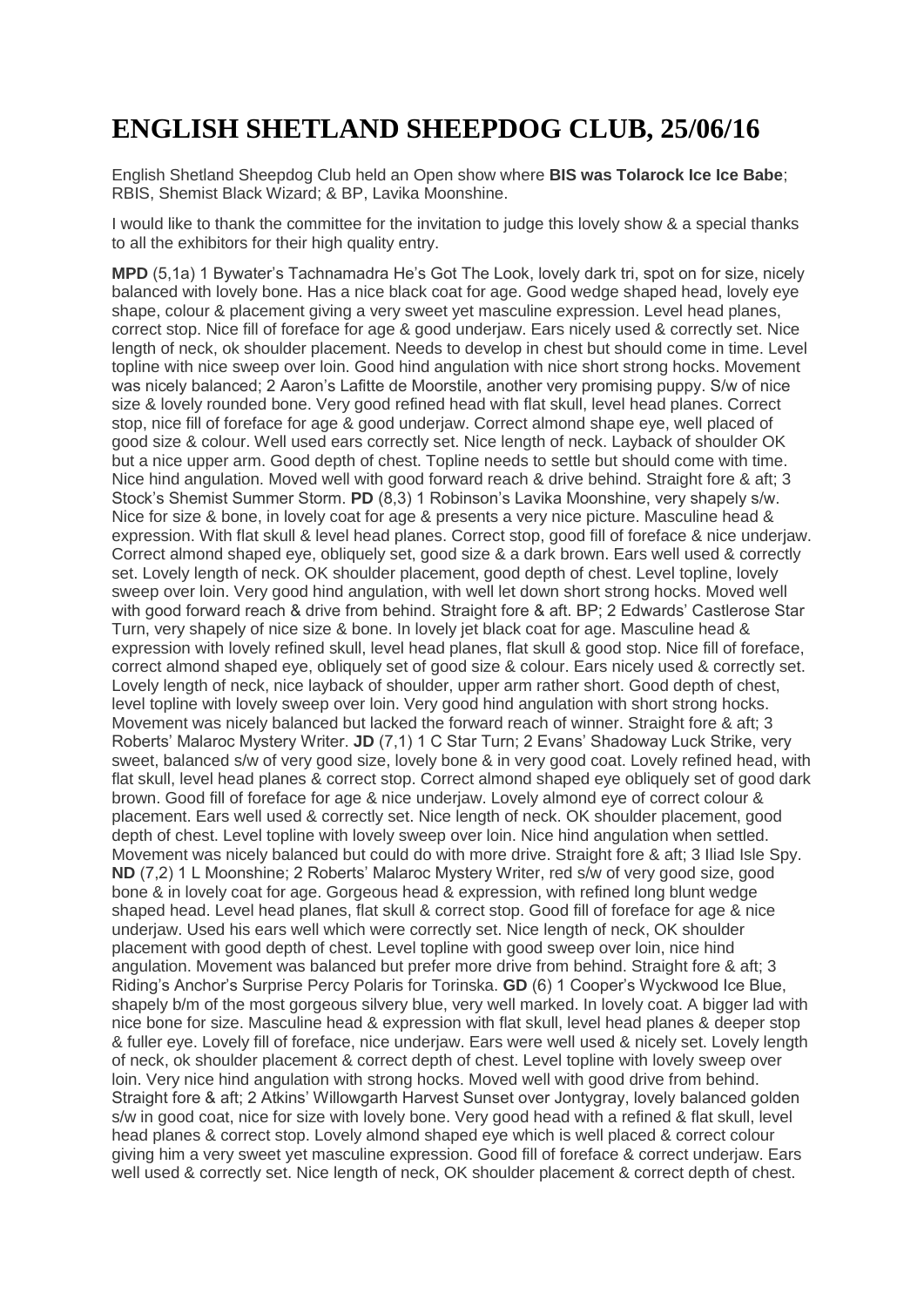Correct topline with good sweep over loin. Nice hind angulation with well let down short strong hocks. Movement was balanced just not the drive of winner; 3 Matthews' Easterbon's Bi Legacy. **PGD** (8,3) 1 Aaron's Mastermind at Shelridge, gorgeous tri in nice jet black coat, just starting to come together nicely. Correct size, very shapely with good bone. Masculine head & expression. Lovely flat skull, nicely refined, level head planes & correct stop. Almond shaped eye, obliquely set & correct dark brown. Lovely fill of foreface & correct underjaw. Ears nicely used & well set. Lovely length of neck leading to a very good layback of shoulder & upper arm to match. Correct depth of chest. Level topline with lovely sweep over loin. Very good hind angulation with well let down short strong hocks. Moved very well in profile with excellent forward reach & drive from behind. Single tracked nicely; 2 Winfield's Oakcroft Star Force, golden s/w in lovely coat, unlucky to meet winner. Nicely balanced dog of correct size & good bone. Lovely head & expression with refined & flat skull. Level head planes & correct stop. Lovely almond shaped eye, obliquely set of correct dark brown. Nice fill of foreface for age & good underjaw. Ears well used & correctly set. Nice length of neck, good shoulder placement & correct depth of chest. Level topline & nice sweep over loin. Good hind angulation with strong short hocks. Movement was nicely balanced just not quite the drive of winner. Straight fore & aft; 3 Saunders' Chalmoor Shades Of Gold at Fernfrey. **LD** (5) 1 Stock's Shemist Black Wizard, gorgeous tri in lovely coat of jet black. A bigger lad with a fabulous shape with correct bone. Lovely masculine head & expression. Good wedge shaped head with nice flat skull & level head planes. Lovely almond shaped eye, well place of correct dark brown. Nice fill of foreface with correct underjaw. Ears well used & correctly set. Lovely length of neck leading to excellent lay back of shoulder & upper arm to match. Correct depth of chest. Level topline with lovely sweep over loin. Very good hind angulation with well let down short strong hocks. He moved very well with excellent forward reach & drive from behind. Single tracked nicely. I was very pleased to award him BD & RBIS; 2 Whittington's Tighness Three Card Trick, another very nice tri who is very shapely with lovely bone. He has a sweet but masculine head & expression with a good wedge shaped head, flat skull with level head planes & good stop. Lovely almond shaped eye well place of correct dark brown. Ears well used correctly set. Lovely length of neck leading to very good shoulder placement. Level topline with lovely sweep over loin. Very good hind angulation with well let down short strong hocks. Moved very well with good forward reach & drive from behind just not the condition of winner on the day; 3 Matthews' Esterbon Bi Legacy. **OD** (7) 1 Rutterford's Ch Kelgrove Just Blue at Stormhead, beautiful b/m in fabulous coat, very nicely marked though colour is starting to darken a little with age. Very shapely & must be spot on for size with lovely bone. Very sweet yet masculine head & expression. Correct flat skull with level head planes with correct stop. Lovely almond shaped eye, obliquely set of correct colour. Large ears well used & correctly set. Nice length of neck leading to very good shoulder placement & correct depth of chest. Level topline with lovely sweep over loin. Good hind angulation with well let down short strong hocks. Moved very we in profile with good forward reach & drive from behind. Carrying a little too much weight which showed slightly in front; 2 Thornley's Felthorn Jazz Singer, quality s/w in nice coat, good for size with correct bone. Lovely head & with sweet but masculine expression. Correct wedge shaped head with refined skull. Correct flat skull & level head planes & good stop. Lovely almond shaped eye obliquely set of correct dark brown. Ears well used & correctly set. Nice length of neck leading to good shoulder placement & correct depth of chest. Level topline & nice sweep over loin. Good hind angulation with short well let down strong hocks. Moved well in profile with good forward reach & drive from behind; 3 Thornley & Withers' Stanydale Sheaffer. **Special OD S/W** (6,1) 1 Pattinson's Kyleburn, lovely shaded s/w in good coat, who is not a showing fool. Must be spot on for size with nice bone. Lovely sweet yet masculine head & expression. Correct wedged shape head, refined skull with level head planes, correct flat skull & good stop. Lovely almond shaped eye, obliquely set & correct dark brown. Good fill of foreface & nice underjaw. Ears nicely set when used. OK length of neck set into excellent shoulder placement & correct depth of chest. Level topline with lovely sweep over loin. Very good hind angulation with well let down short strong hocks. Excellent forward reach with drive behind, single tracking correctly; 2 Whittington's Tighness Three Guesses, another shapely shaded s/w, good size with correct bone. Not in the condition of the winner. Very sweet but masculine head & expression. Good wedge shaped head, flat skull, level head planes & good stop. Nice almond shaped eye, well set & good dark brown. Ears well used & correctly set. Lovely length of neck. Good shoulder placement, level topline lovely sweep over loin with very good hind angulation & short strong well let down hocks.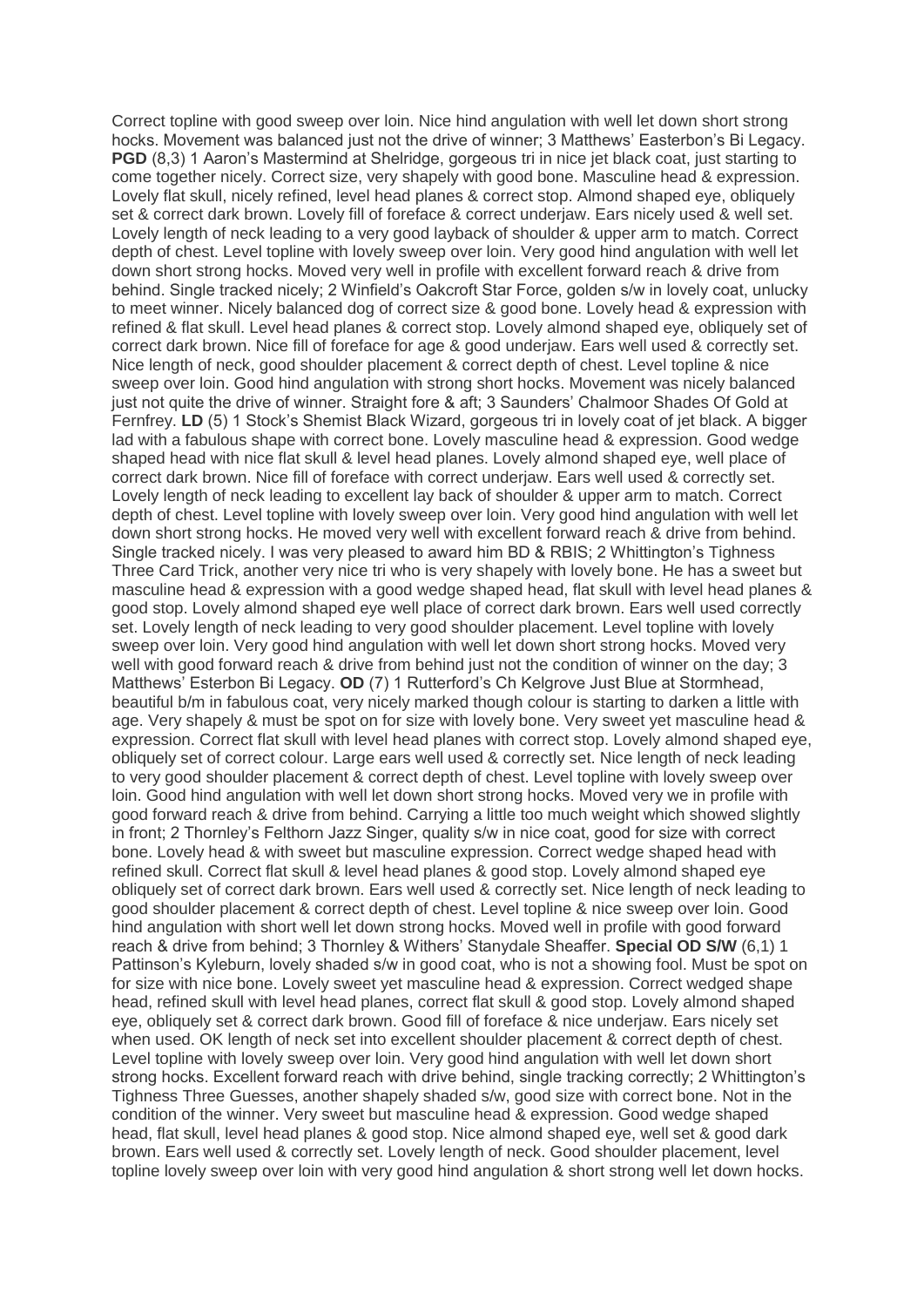Moved well in profile but not the forward reach of winner; 3 Rutterford's Evad Whougonnacall at Stormhead. **Special OD Tri, B/W, B/T** (5) This was a quality class where all the dogs could swap places for various reasons. 1 Roberts' Malaroc Must Try Harder, another gorgeous tri in lovely jet black coat. Needs to be handled to really appreciate him as he doesn't really put a huge amount of effort into his showing. Very shapely well balanced dog with very good bone. Very masculine head & expression. Nice wedge shaped head with correct flat skull, level head planes & correct stop. Lovely almond shaped eye, correctly place of a good dark brown. Very good fill of foreface & correct stop. Good earset when used. Lovely length of neck leading to lovely shoulder placement & correct depth of chest. Level topline with lovely sweep over loin. Very good hind angulation with short strong Well down hocks. Moved very well in profile with good forward reach & very good drive from behind. Single tracked correctly. I was very pleased to award him RBD; 2 Walker's Marsula Shogun, another lovely tri. Giving away a little in maturity to winner. In lovely coat of jet black. Very shapely correct for size with very good bone. Masculine head & expression with level head planes, could be flatter in skull & a little deeper in stop. Lovely almond shaped eye nicely set of correct dark brown. Very good fill of foreface for age, lacks a little underjaw. Ears we used & nicely set. Excellent length of neck leading to very good shoulder placement & correct depth of chest. Level topline with lovely sweep over loin. Excellent hind angulation with very well let down short strong hocks. Moved very well in profile with excellent forward reach & drive from behind. Single tracked correctly; 3 Lindford's Hillhenry Thunderstorm. **Special OD B/M** (5.2) 1 Ch K Just Blue at S; 2 W Ice Blue; 3 Tinker's Hillhenry Winter Storm over Riggsbeck. **VD** (4,2) Both dogs are a credit to their owners. 1 Rutterford's Blue Ranger of Nerakalee, lovely coloured merle of clear silvery blue, very well marked & in nice coat. Must be correct for size with nice bone. Beautiful head & expression with lovely long refined blunt wedged shaped head. Level head planes, flat skull & correct stop. Correct almond shaped eye, obliquely set of correct dark brown. Good fill of foreface & underjaw. Ears well used & correctly set. Nice length of neck. Adequate shoulder placement with nice depth of chest. Level topline nice sweep over loin. Good hind angulation with well down hocks. Movement was balanced & straight fore & aft; 2 Paterson's Kaeto Star, very sweet shaded s/w in lovely coat, very well presented. Again another who must be correct for size with lovely rounded bone. Masculine head & expression with nice blunt wedged head & level head planes. A little more stop than winner. Good almond shaped eye of good size & correctly placed of nice dark brown. Lovely fill of foreface & correct underjaw. Ears were well used & correctly set. Nice length of neck. Steep layback of shoulder, OK upper arm & nice depth of chest. Level topline with lovely sweep over loin. Nice hind angulation with well let down short strong hocks. Movement was balanced but didn't have the drive of winner.

**MPB** (6) 1 Gamble's Balidorn Solitude, very sweet s/w. Lovely for size with nice bone, in good coat for age. Lovely long refined blunt wedged shaped head. Flat skull, level head planes with correct stop. Almond shaped eye obliquely set of good size & correct colour. Nice fill of foreface for age with good underjaw. Ears well used & correctly set. Lovely length of neck with good shoulder placement & depth of chest. Level topline with lovely sweep over loin. Nice hind angulation with well let down short strong hock. Moved well in profile with nice forward reach. Straight fore & aft; 2 Bray's Shelridge Shantilly Lace at Lianbray, another very promising puppy who has a lovely shape. Very good for size with good bone for age in nice coat. Very sweet head & expression with long refined wedged shaped head. Level head planes, flat skull & good stop. Nice almond shaped eye, obliquely set & correct colour. Nice fill of foreface for age not quite the underjaw of winner. Ears very well used correctly set. Excellent length of neck with correct shoulder placement & good depth of chest. Level topline with lovely sweep over loin. Very good hind angulation with short strong well let down hocks. Unfortunately this lovely girl would insist on standing a tad sickle shocked. Moved very well with good drive & forward reach; 3 Bywater's Tachnamadra New Look. **PB** (7) 1 Roberts' Malaroc Covert Love, lovely red s/w who needs to be handled to be appreciated as she isn't a showing fool. Very shapely bitch of good size & nice bone. Very sweet head & expression with long blunt refined wedge shaped head. Level head planes with flat skull & good stop. Almond shaped, obliquely set of good size & colour. Nice fill of foreface for age. When ears were used nicely set. Lovely length of neck leading to very good shoulder placement & good depth of chest. Level topline with nice sweep over loin. Good hind angulation with well let down short strong hocks. Moved very well in profile with good forward reach & drive from behind. Single tracked nicely & I was very pleased to award her BPB; 2 B Solitude; 3 Stow & Withers' Stanydale Luck Be A Lady, very promising girl. Just needs to gain in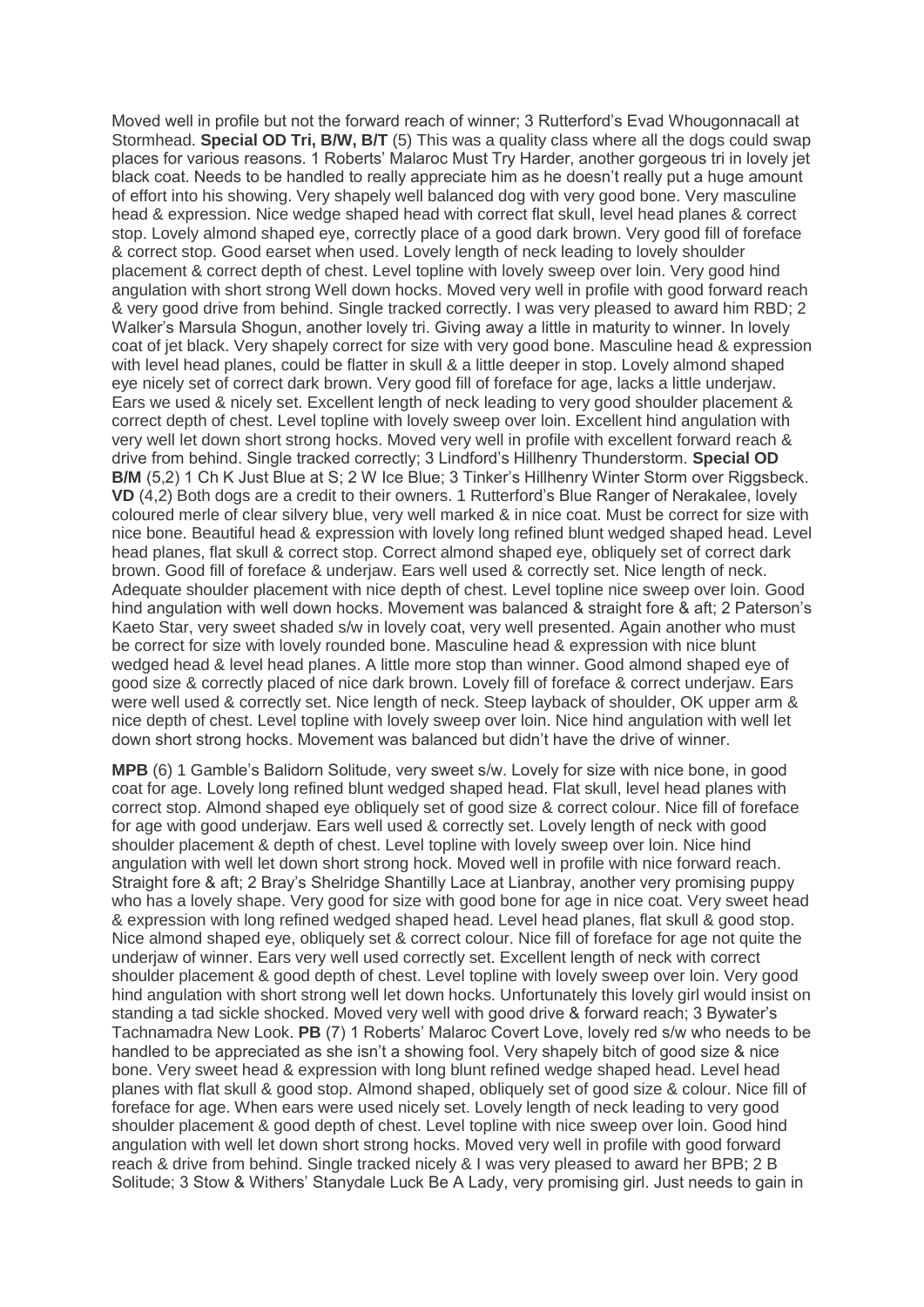confidence. **JB** (7,3) 1 Parker's Milesend Sweet Whispers, very sweet smaller pale s/w. Nicely balance with good bone for size, in lovely coat very well presented. Good long blunt wedge shaped head. Level head planes with flat skull & good stop. Slightly bolder eye, well placed of correct dark brown. Good fill of foreface for age & nice underjaw. Ears well used & correctly set. Lovely length of neck leading to very good layback of shoulder & correct upper arm, good depth of chest. Level topline with lovely sweep over loin. Very good hind angulation with well let down short strong hocks. Moved well with good forward reach & drive from behind; 2 Mackie's Iliad Illusive Dream at Shebaville, shapely shaded s/w. Nice for size with good bone. In lovely coat well presented. Very sweet head & expression. Nice long blunt wedged shaped head, flat skull level head planes. Good almond shaped eye, nicely set of correct colour. Good stop, fill of foreface & underjaw. Ears well used, on the larger side but correctly set. Lovely length of neck leading to nice shoulder placement. Level topline with lovely sweep over loin, very good hind angulation with well let down short strong hock. Good movement in profile but needs to tighten a little in front; 3 Robinson's Lavika Lucky Star. **NB** (12,2) 1 Atkins' Jontygray Goodie Two Shoes, very sweet s/w. Nice for size with lovely outline & good bone. Lovely long refined blunt wedge shaped head with flat skull & level head planes. Almond shaped eye obliquely set of correct colour. Good stop, OK underjaw. Ears well used & correctly set. Lovely length of neck with very good shoulder placement & correct depth of chest for age. Level topline with lovely sweep over loin. Very good hind angulation. Moved well with good forward reach straight front but needs to tighten behind. Won class on her maturity & showmanship over a very nice puppy; 2 M Covert Love; 3 B Solitude. **GB** (12) 1 Atkins' Jontygray To Find A Dream, another lovely s/w bitch from this kennel. Very shapely sweet bitch of good size with nice bone in good coat for age. Very sweet head & expression, good long blunt wedge shaped head with level head planes & flat skull. Nice almond shaped eye well placed of correct colour. Nice stop & good fill of foreface with OK underjaw. Ears well used & correctly set but breaking a little low. Lovely length of neck with very good layback of shoulder & correct upper arm, nice depth of chest. Level topline with lovely sweep over loin. Very good hind angulation with well let down short strong hocks. Moved very well with good forward reach & drive from behind, straight fore & aft; 2 Morrison's Jontygray Golden Dream at Ketim, litter sister to 1 & similar in many ways, just not the maturity of coat or body. Lovely outline with good bone, a size smaller than winner. Very sweet head & expression with nice long blunt wedge shaped head. Level head planes & flat skull. Nice almond shaped eye, nicely set of correct dark brown. Good stop with nice fill of foreface, OK underjaw. Ears well used a little on the larger side but correctly set. Lovely length of neck leading to very good layback of shoulder & correct upper arm, nice depth of chest. Level topline with lovely sweep over loin. Very good hind angulation with well let down short strong hocks. Moved very well in profile with good forward reach & drive behind. Straight fore & aft; 3 Laversuch's Pacarane Polly Flinders. **PGB** (10,1) 1 Paterson's Lorainian Celtic Star, lovely plain s/w. Lovely outline with nice bone for her good size. In good coat, well presented. Very sweet head & expression with lovely long refined wedge shaped head. Level head planes with flat skull. Correct almond shaped eye, obliquely set of correct dark brown. Good stop with nice fill of foreface & nice underjaw. Ears well used & nicely set. Lovely length of neck leading to good shoulder placement & depth of chest. Level topline with lovely sweep over loin. Very good hind angulation with all let down short strong hocks. Moved very well in profile with good forward reach & drive from behind, straight fore & aft. Considered for top honours; 2 Hateley's Willowgarth Tangerine Lace at Mohnesee, lovely s/w, very unlucky to meet winner & similar in many ways. Lovely outline with nice bone for her good size. Again in lovely coat which was well presented. Very sweet head & expression. Nice long blunt wedged shaped head with level head planes. Not quite the flatness of skull of winner. Correct almond shaped eye of good size & dark brown. Nice stop, lovely fill of foreface with correct underjaw. Ears well used & correctly set. Lovely length of neck, nice shoulder placement with correct depth of chest. Level topline with lovely sweep over loin. Very good hind angulation with well down short strong hocks. Moved very well but just not quite the forward reach of the winner on the day. Straight fore & aft; 3 Parker's Tolarock Such A Treat. **LB** (5,1) 1 Thornley's Felthorn Lindy Hop, quality s/w who is very shapely of good size with lovely bone. Feminine head & expression with correct level head planes & flat skull. Slightly broader in backskull. Eye shape a little full but nicely placed of correct colour. Correct stop, with lovely fill of foreface & correct underjaw. Ears well used & nicely set. Lovely length of neck with very good layback of shoulder & correct upper arm. Good depth of chest with lovely sweep over loin. Very good hind angulation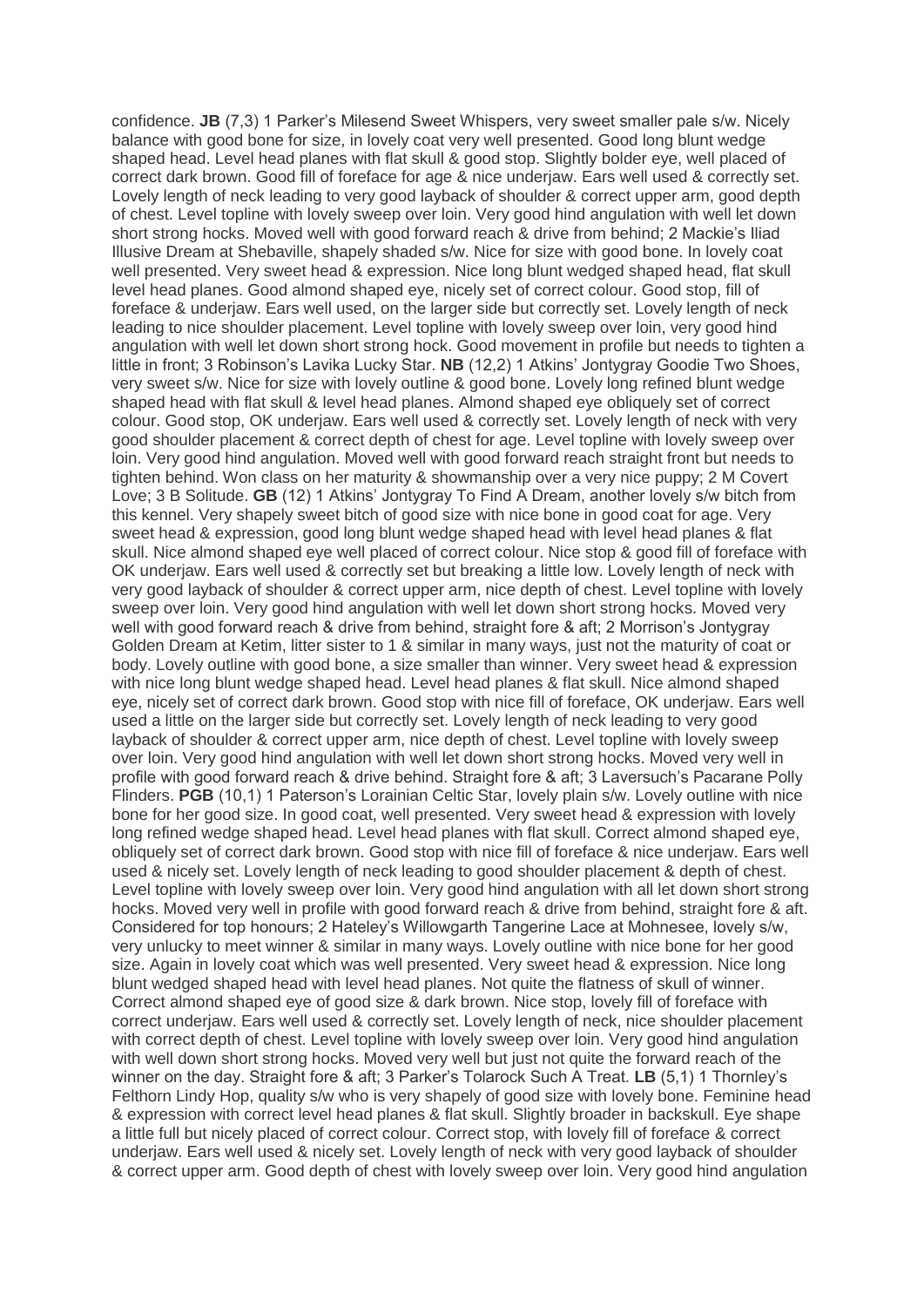with well let down short strong hocks. Won class on her excellent movement with correct forward reach & drive from behind; 2 Morrison's Jontygray Evening Star at Ketim, very shapely tri of lovely size & excellent bone. With fitted jet black coat. Very sweet head & expression with nice wedge shaped head, level head planes skull could be a little flatter with deeper stop. Nice shaped eye well placed of correct dark brown. Lovely fill of foreface, nice underjaw. Ears well used nicely set. OK length of neck leading to good shoulder placement & correct depth of chest. Level topline with lovely sweep over loin. Very good hind angulation with correct short strong hocks. Moved well but just not the forward reach of winner. Straight fore & aft; 3 Deveson's Lucky Liaison at Lianbray. **OB** (5,1) 1 Parker's Tolarock Ice Ice Babe, gorgeous b/m of lovely silvery blue, nicely marked with the exception of one patch on rump. Presented to perfection. Lovely size with correct bone. Very sweet head & expression with nice long blunt wedge shaped head. Level head planes, flat skull & correct stop. Lovely almond shaped eye obliquely set of correct colour. Very good fill of foreface & correct underjaw. Ears well used & nicely set. Lovely length of neck with excellent layback of shoulder & upper arm to match. Correct depth of chest with level topline & lovely sweep over loin. Very good hind angulation with well let down short strong hocks. Moved very well with excellent forward reach & drive from behind enabling her to cover the maximum amount of ground with the minimum effort. Single tracked correctly. Very pleased to award her BB & BIS; 2 Moore's Ch Sanscott Sweet City Woman, quality shapely s/w in lovely coat who presents a lovely outline. Must be spot on for size with very good bone. Feminine head & expression with level head planes & flat skull, slightly broader skull. Lovely almond shaped eye well place of correct dark brown. Nice stop, lovely fill of foreface. Ears well used slightly wide in set. Nice length of neck, nice shoulder placement but not quite as good as the winner. Correct depth of chest with level topline & lovely sweep over loin. Very nice hind angulation with well let down short strong hocks. Movement was nicely balanced in profile with good drive & forward reach; 3 Moody's Janetstown Jenerous. **Special OB S/W** (6,1) 1 Allan's Janetstown Jillions, lovely honest s/w, nice for size with lovely bone nicely balanced with good shape. Feminine head & expression, level head planes & flat skull, slightly broad in the backskull. Nice almond shaped eye of good size & correct dark brown nicely set. Good stop & fill of foreface decent underjaw. Ears well used correctly set. Lovely length of neck with good shoulder placement & correct depth of chest. Level topline with lovely sweep over loin & very good hind angulation with well let down short strong hocks. Moved well in profile, nicely balanced but a tad wide in front; 2 Riding's Samhaven Merrie Magic for Torinska, very sweet golden s/w who is nice for size with good bone, well balanced. In a nice fitted coat but not quite the finished of winner. Very sweet head & expression with level head planes & flat skull. Nice almond shaped eye, well placed of correct colour. Nice stop, OK fill of foreface & lacks a little underjaw. Ears well used & nicely set but a little light on the day. Lovely length of neck with nice shoulder placement & correct depth of chest. Good topline today lovely sweep over loin. Good hind angulation with well let down short strong hocks. Movement was nicely balanced, straight fore & aft; 3 Allan's Janetstown Jo Jay. **Special OB Tri, B/W, B/T** (7,2) 1 Dias' Shougies Deista, gorgeous dark tri. Spot on for size with good bone lovely shape. In nice fitted coat of correct jet black. Very sweet head & expression with long refined wedge shaped head. Lovely flat skull with level head planes. Lovely almond shaped eye of correct size well placed of correct dark brown. Lovely fill of foreface with nice underjaw. Ears well used & correctly set but bake a little low. Lovely length of neck with good layback of shoulder with very good upper arm. Correct depth of chest, level topline with lovely sweep over loin. Very good hind angulation with well let short strong hocks. Moved very well in profile with good forward reach & excellent drive from behind. Straight fore & aft, I was very pleased to award her RBB; 2 Moore's Arlanvic Eyecatcher joins Sanscott, very sweet glamorous tri. In lovely coat of correct jet black coat. Nice size with lovely bone but shorter in leg than winner. Nice head & expression with good flat skull & level head planes. Nice eyes shape, well placed of correct size & colour. Good stop & lovely fill of foreface, nice underjaw. Ears well used & correctly set but a little on the heavy side. Lovely length of neck with very good shoulder placement. Not quite the topline of winner, lovely sweep over loin. Very good hind angulation with well let down short strong hocks. Moved very well in profile with good forward reach & drive from behind. Straight fore & aft; 3 Khawaja & Harrison's Smiddyshaw Rumba Crumba. **Special OB B/M** (8,2) 1 Ch Rainway Crystal Star, gorgeous coloured veteran girl who is the correct silvery blue colour & very nicely marbled. Lovely for size with very nice bone in good fitted coat. Sweet head & expression with a very flat skull & correct level head planes. Lovely almond shaped eye,